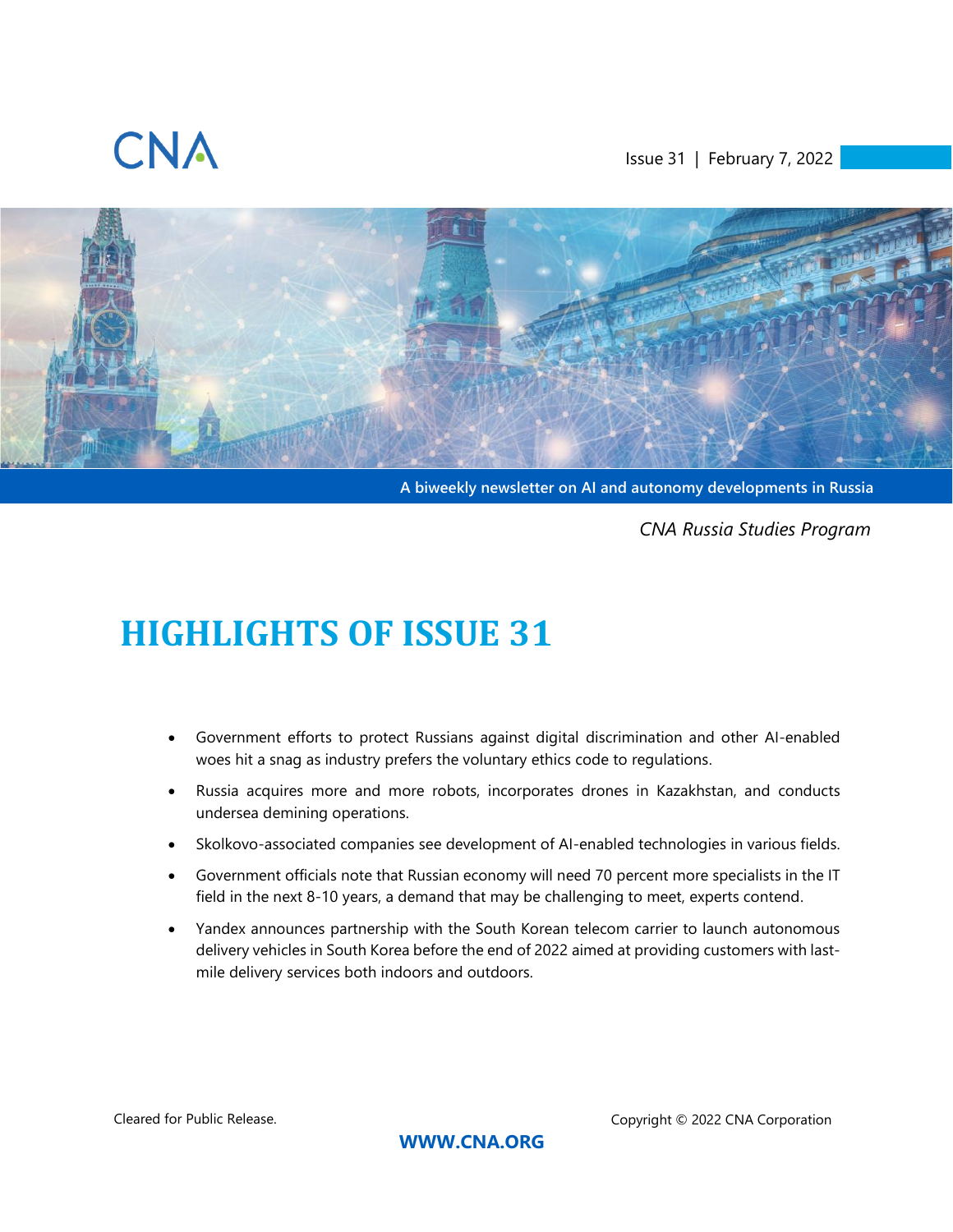# **THIS WEEK'S CONTENTS**

| Attitudes mixed on regulation to protect Russians against AI technologies 3    |  |
|--------------------------------------------------------------------------------|--|
|                                                                                |  |
|                                                                                |  |
|                                                                                |  |
| Russian defense manufacturing is developing dual-use ammunition for drones and |  |
| Mined sea: underwater robots will appear on Navy minesweepers 5                |  |
|                                                                                |  |
|                                                                                |  |
|                                                                                |  |
|                                                                                |  |
|                                                                                |  |
| Russia's need for IT specialists will increase by 70% in 8-10 years7           |  |
|                                                                                |  |
| AFK Sistema and Moscow State Technical University announce cooperation7        |  |
|                                                                                |  |
|                                                                                |  |
|                                                                                |  |
| Krok Incorporated wins Rostelekom robotic process automation tender 9          |  |
|                                                                                |  |
|                                                                                |  |
|                                                                                |  |
|                                                                                |  |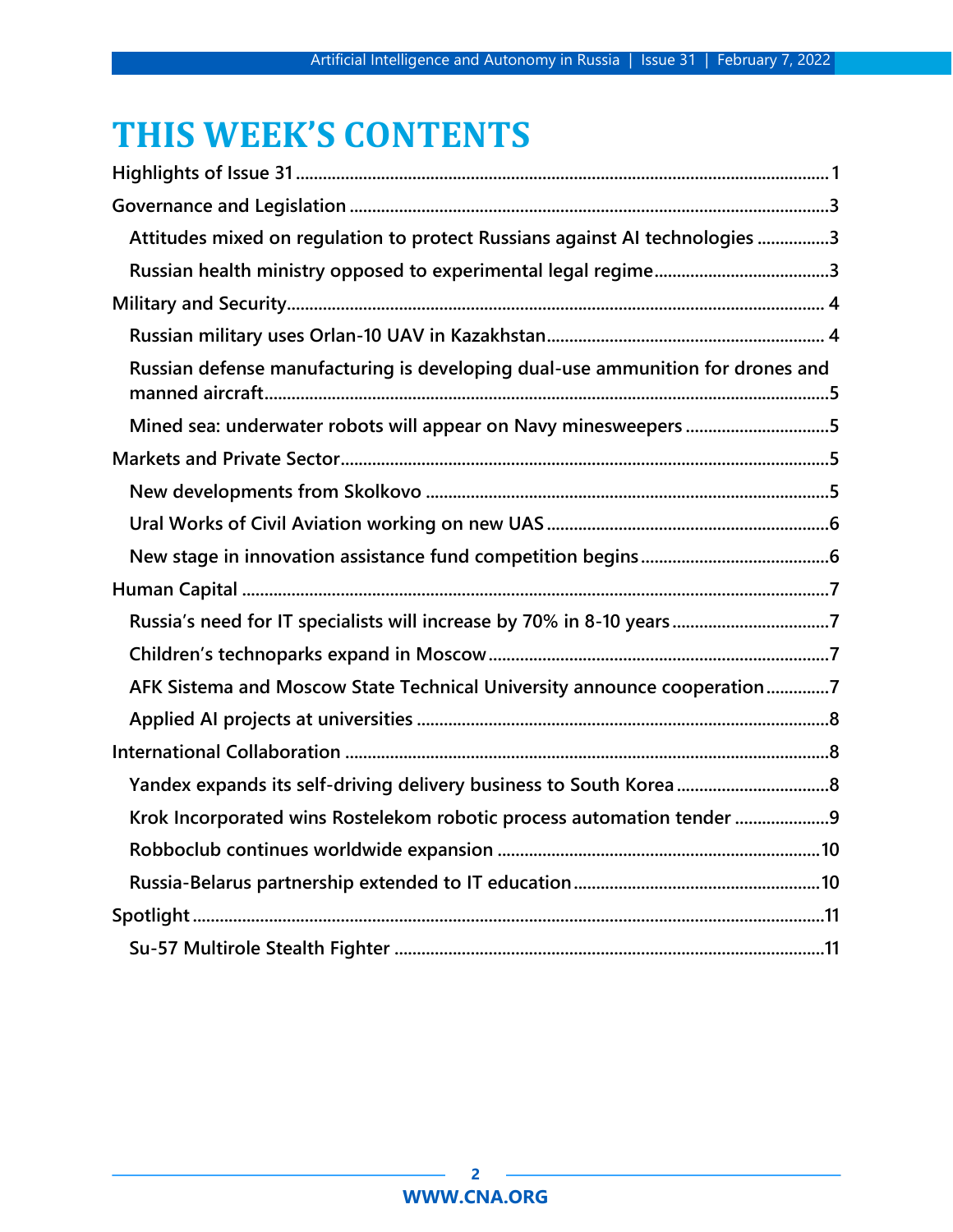# <span id="page-2-0"></span>**GOVERNANCE AND LEGISLATION**

## <span id="page-2-1"></span>**ATTITUDES MIXED ON REGULATION TO PROTECT RUSSIANS AGAINST AI TECHNOLOGIES**

**In December, the upper house of Russia's Parliament sent recommendations to the Ministry of Digital Development, Communications and Mass Media and the Ministry of Economic Development about AI algorithms that have the capability to make decisions that discriminate against people.** As discussed in issue 30 of *AI in Russia*, the recommendations discussed potential prohibitions on such technologies, a process for notifying people that decisions were made by an algorithm, a mechanism for assessing their implications on welfare, and a roadmap for their regulation and employment. In December 2021, the Russian Human Rights Council (a consultative body to Russia's president) developed "The concept of ensuring the protection of the rights and freedoms of man and citizen in the digital space," which seeks to protect Russians against "digital discrimination, social rankings and dependence on the digital environment."

On January 21, *Kommersant* newspaper reports that industry has shown opposition to such regulation, arguing that it is premature. Reports quote a Big Data Association representative saying, "At this level of technology development, it is not necessary to say that the rights of people are endangered by the use of AI. It does not make decisions for a person, especially in important situations." Other unnamed "AI market participants noted" that significant regulation would only slow technological development, while the market will be able to self-regulate in accordance with the 2021 AI ethics code. (See issue 25 of *AI in Russia* for discussion of the ethics code.)

Separately, in January, the Human Rights Council also released a titled "Digital transformation and protection of the rights of citizens in the digital space," which contends that Russia could be developing a "cyber elite" or a "digital class." According to press reports, the Human Rights Council claims that this elite, which comprises IT-sector specialists, corporate managers, and officials, could "manipulate citizen personal data for personal or corporate gain." The council report shows particular concern that a growing number of government officials—"digital power"—which have small salaries but receive access to personal data, could be vulnerable to bribery. CNews quotes industry representatives familiar with the report who suggest that "the document makes it looks like a consolidation of power in the hands of 'bad IT personnel'" but also note that "the scale of influence of the state and business on citizens in the future will depend on improved regulation of the use of personal data."

Sources: "Citizens will be protected from robots" (Граждан защитят от роботов), *Kommersant,* Jan. 21, 2022, https://www.kommersant.ru/doc/51734573; "In Russia, a cyber elite capable of manipulating citizens" (В России возникает кибер-элита, манипулирующая гражданами), CNews, Jan. 11, 2022, https://www.cnews.ru/news/top/2022-01-11\_v\_rossii\_mozhet\_poyavitsya.

#### <span id="page-2-2"></span>**RUSSIAN HEALTH MINISTRY OPPOSED TO EXPERIMENTAL LEGAL REGIME**

**The Russian Ministry of Health is opposed to a three-year experimental legal regime proposed by the Ministry of Economic Development that would expand telehealth and the introduction of AI and other technologies into Russian medicine.** According to a January 14, 2022, report from the newspaper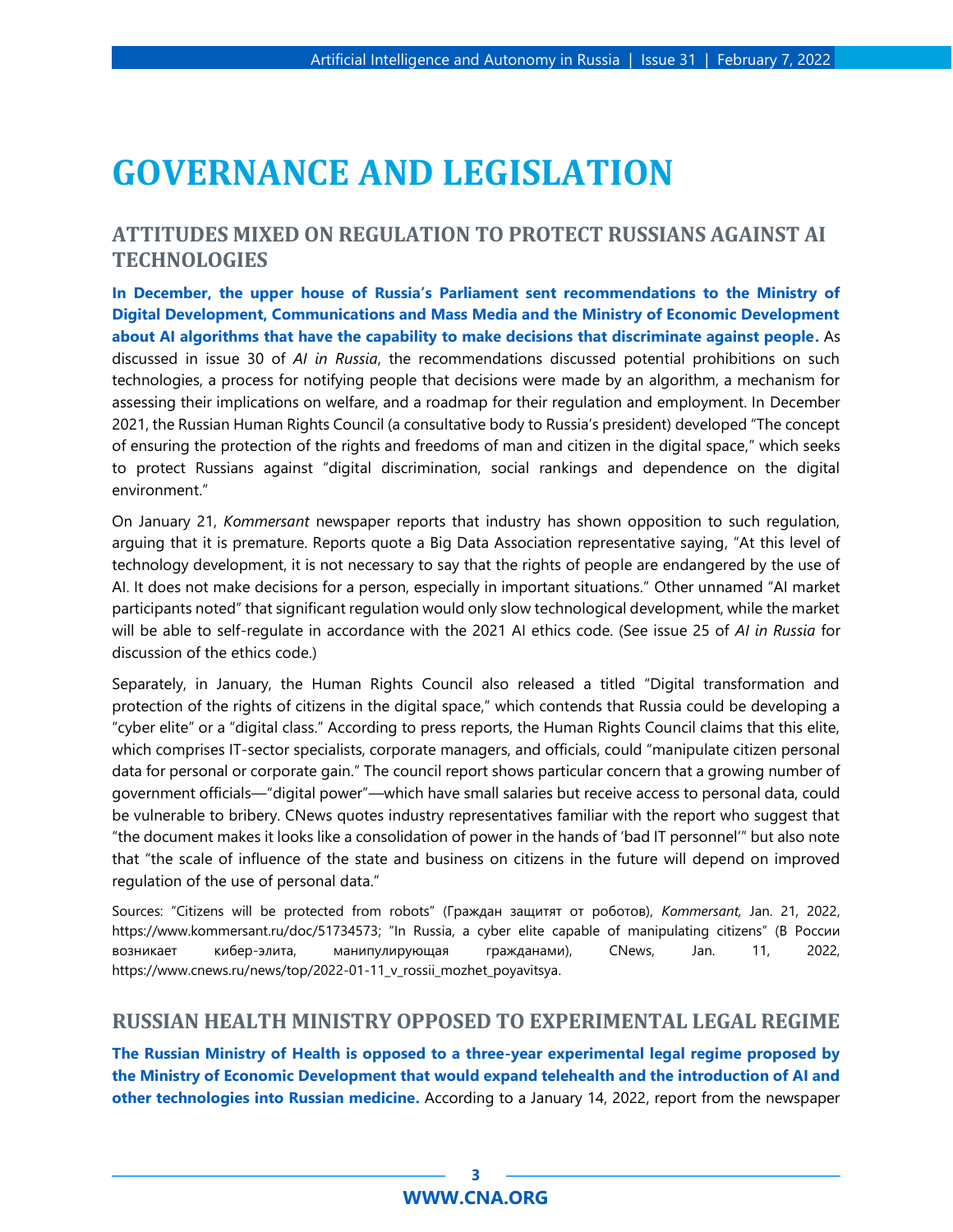*Kommersant*, the ministry is reportedly opposed to the regime because concerns about quality of care, particularly as part of telehealth. As discussed in past issues of *AI in Russia,* medicine is an important area for the development of digital technologies and has seen extensive growth, particularly during the COVID pandemic. The impact and finality of this opposition is not yet known, but, at worst, it may slow down technological development in this particular area.

Source: "Clarified diagnosis" (Уточненный диагноз), *Kommersant,* Jan. 14, 2022, https://www.kommersant.ru/doc/5158911.

## <span id="page-3-0"></span>**MILITARY AND SECURITY**

### **RUSSIAN MILITARY CONTINUES TESTING AND ACQUIRING MILITARY GROUND ROBOTS**

**The Russian military continues the testing, evaluation, and acquisition of unmanned ground vehicles (UGVs), as it works on modernizing the force with new technologies.** In January 2022, Denis Gorsky, General Director of the 766th Directorate of Production and Technological Enterprise that manufactures military robotic systems, announced that a total of 19 UGVs—10 Uran-6 and 9 Uran-14 complexes, for demining and firefighting, respectively—were delivered to the Russian military in 2021. According to Gorsky, these UGVs are equipped with additional armor protection; their vision and control systems have been significantly improved; and other improvements have been made for better UGV functionality. Gorsky also stressed that the Russian military's experience gained while operating these UGVs in Syria and Nagorno-Karabakh informed the evolution and capabilities of the UGVs.

The MOD is also experimenting with other UGV platforms and their new capabilities. Over the past several years, Russia's DARPA-like organization—the Advanced Research Foundation (ARF)—has been overseeing work on the Marker UGV platform, which is a test bed for UGVs. Those experiments and research include manned-unmanned teaming, swarm UGV and UGV-UAV cooperation, speech recognition, and technical vision. Marker's tracked and wheeled versions underwent numerous tests and, in January 2022, ARF and Android Technologies (a Russian firm that built the UGV) announced that they had completed thier testing of the vehicle. One of the key capabilities that the company did test was autonomous group interaction, with vehicles sharing their transit and obstacle data with other UGVs.

Sources: "Engineering troops in 2021 received 19 robots from the Uran family" (Инженерные войска в 2021 году получили 19 роботов семейства "Уран"), Tass.ru, Jan. 20, 2022, <https://tass.ru/armiya-i-opk/13477899>; "Marker work completed in Russia" (В России завершили работы по проекту робота "Маркер"), Ria.ru, Jan. 10, 2022, <https://ria.ru/20220111/marker-1767278502.html>

#### <span id="page-3-1"></span>**RUSSIAN MILITARY USES ORLAN-10 UAV IN KAZAKHSTAN**

**According to an official MOD press release, Russian CSTO peacekeepers in Kazakhstan conducted round-the-clock monitoring using Orlan-10 unmanned aerial vehicles.** The MOD stated that the drones helped improve the situational awareness of mobile command posts. The Moscow-led CSTO mission deployed to Kazakhstan in January 2022 in response to widespread antigovernment protests. Over the past several years, the Russian military has incorporated different UAV types, such as the Orlan-10, as key components of its networked ISR and situational awareness assets.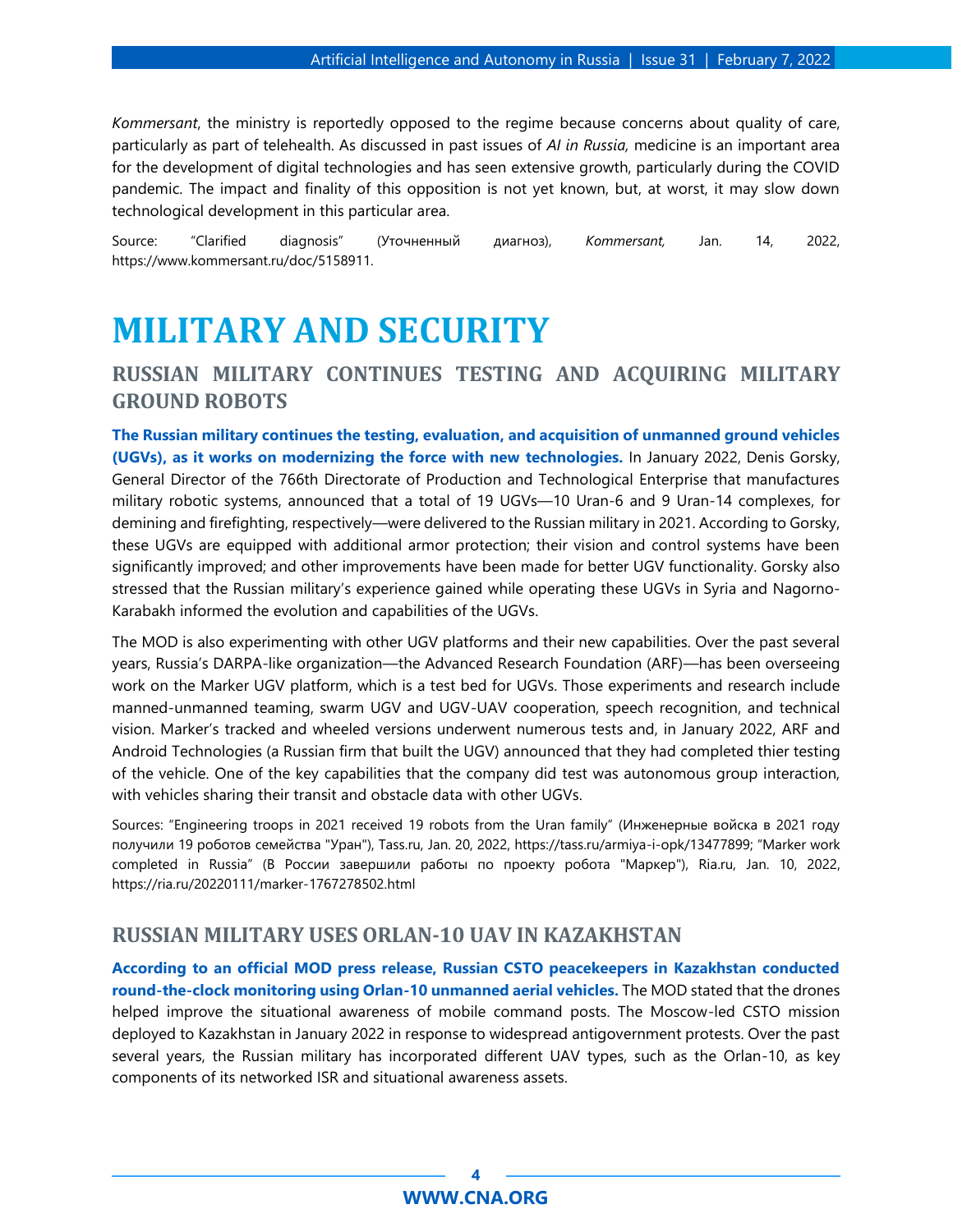Source: "Peacekeepers in Kazakhstan conduct UAV surveillance in four designated areas" (Миротворцы в Казахстане ведут наблюдение с БПЛА в четырех районах воздушной разведки), Tass.ru, Jan. 12, 2022, [https://tass.ru/armiya-i](https://tass.ru/armiya-i-opk/13401943)[opk/13401943.](https://tass.ru/armiya-i-opk/13401943)

## <span id="page-4-0"></span>**RUSSIAN DEFENSE MANUFACTURING IS DEVELOPING DUAL-USE AMMUNITION FOR DRONES AND MANNED AIRCRAFT**

**Russia's Tactical Missiles Corporation (KTRV) is developing ammunition that can be used from drones and manned aviation systems.** KRTV's CEO noted that this project is not yet officially financed by the MOD, with work carried out as a self-initiated project. At this point, developing drone ammunition is a priority of KTRV. As the Russian military drone fleet continues to expand, and larger, heavier drones are starting to enter military service, UAVs could potentially carry munitions designed for larger and heavier manned aircraft. At this point, KRTV is developing inertial guidance systems and homing warheads, with some success in small-sized ammunition. The company is hoping to develop 50 kg and 100 kg weapons. KTRV normal production includes advanced guided missiles and tactical guided missile systems for the country's armed forces.

Source: "KTRV CEO: unified ammunition for drones and front-line aviation is being created" (Глава КТРВ: создаются унифицированные боеприпасы для беспилотников и фронтовой авиации), Tass.ru, Jan. 24, 2022. https://tass.ru/armiya-i-opk/13504149.

## <span id="page-4-1"></span>**MINED SEA: UNDERWATER ROBOTS WILL APPEAR ON NAVY MINESWEEPERS**

**The Russian Navy is buying 45 cable-operated underwater unmanned minesweepers.** The Merlin-350 weighs just over 110 pounds and can descend to a depth of 350 meters and in a temperature range down to -4 degrees Fahrenheit. The robot was tested this past year in a demining operation near Hogland Island in the Gulf of Finland, detonating approximately 20 World War II era mines. Despite an aged fleet, the Russian Navy is working to build additional mine vessels and both mining and demining feature prominently in some Russian naval operations.

Source: Alexey Ramm, Bogdan Stepovoy, "Mine sea: underwater robots will appear on the minesweepers of the Navy" (Минное море: на тральщиках ВМФ появятся подводные роботы), *Izvestia,* Jan. 14, 2022, [https://iz.ru/1276787/aleksei-ramm-bogdan-stepovoi/minnoe-more-na-tralshchikakh-vmf-poiaviatsia-podvodnye](https://iz.ru/1276787/aleksei-ramm-bogdan-stepovoi/minnoe-more-na-tralshchikakh-vmf-poiaviatsia-podvodnye-roboty)[roboty.](https://iz.ru/1276787/aleksei-ramm-bogdan-stepovoi/minnoe-more-na-tralshchikakh-vmf-poiaviatsia-podvodnye-roboty)

## <span id="page-4-2"></span>**MARKETS AND PRIVATE SECTOR**

#### <span id="page-4-3"></span>**NEW DEVELOPMENTS FROM SKOLKOVO**

**Scientists and entities associated with Skolkovo have been in the news regarding new AI developments.** One research group has developed an AI-based technique that allows for the considerable prolongation of active mineral and oil deposits. The program, which operates while companies are actively drilling, measures output data in real time and better assesses whether the drill is in a reservoir or a patch of waste rock. The researchers claim that the AI-assisted process could extend the life of old oil fields by up to 40 percent. Skolkovo is also partnering with Softline Digital and the Russian Association of Experts, in the

#### **5 [WWW.CNA.ORG](http://www.cna.org/)**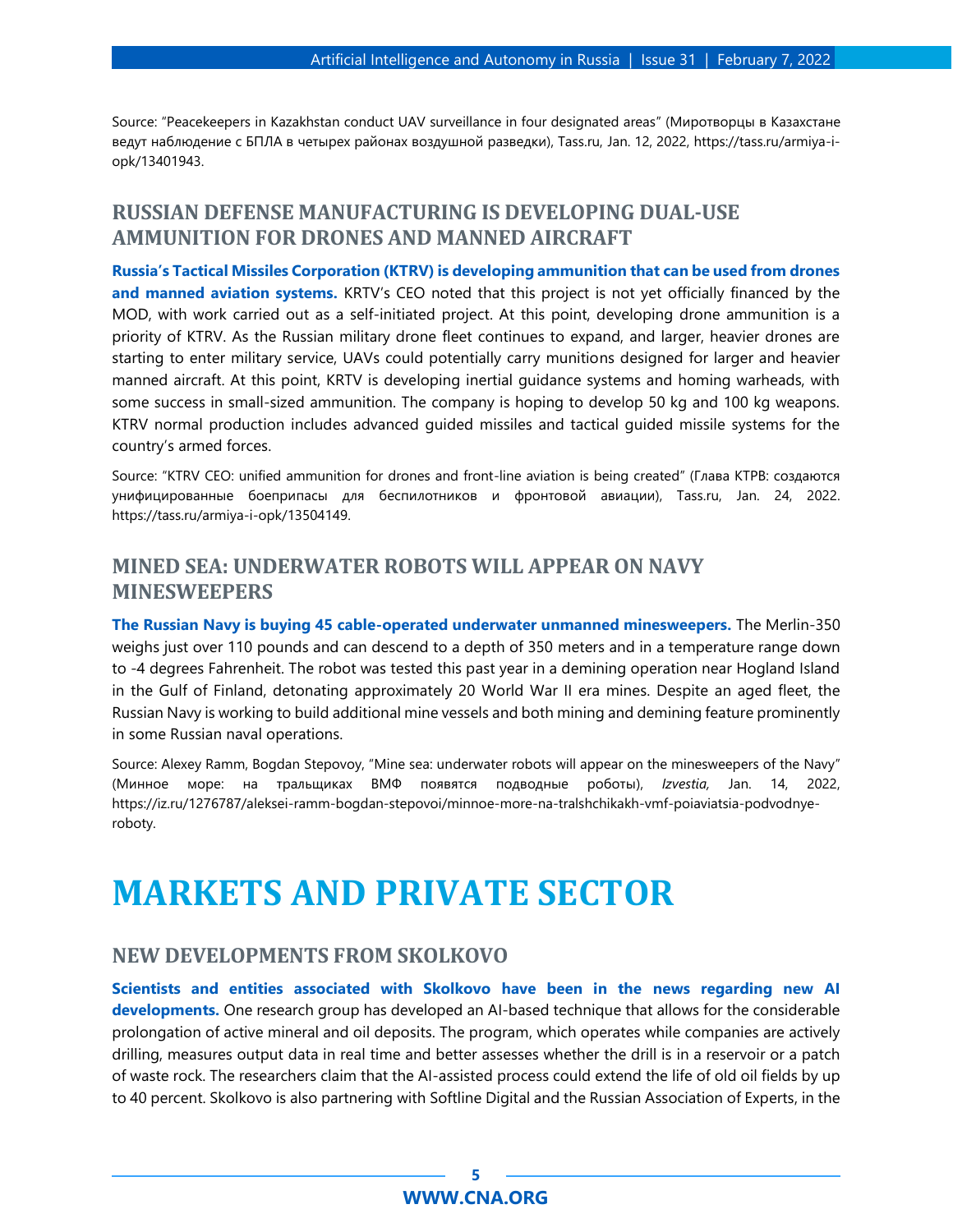launch of a new internal platform for small and medium-sized retail chains called Retailix.Ai. The platform is designed to analyze sales data, automate control of shelf-stock, and integrate computer vision and voice services, among other desirable factors. Finally, Skolkovo has gained a new resident in Entera, a developer that runs a digital service which uploads and scans bureaucratic and tax documents to 1C, an accounting program. The software is popular with accountants in Russia, and the collaboration will allow Entera to gain from favorable tax benefits and infrastructural opportunities available through Skolkovo.

Sources: "How new technologies can extend the life of deposits" (Как новые технологии продлевают жизнь месторождений), *Rossiiskaya Gazeta,* Jan. 18, 2022, https://rg.ru/2022/01/18/novye-tehnologii-prodlevaiut-zhiznmestorozhdenij.html; "Softline Digital, together with Skolkovo and the Russian Association of Experts, launches a platform for online retail" ("Softline Digital совместно со «Сколково» и Российской Ассоциацией экспертов запускает платформу для сетевого ритейла"), CNEws, Jan. 19, 2022, [https://www.cnews.ru/news/line/2022-01-](https://www.cnews.ru/news/line/2022-01-19_softline_digital_sovmestno_so_skolkovo) [19\\_softline\\_digital\\_sovmestno\\_so\\_skolkovo](https://www.cnews.ru/news/line/2022-01-19_softline_digital_sovmestno_so_skolkovo); "Entera becomes a Skolkovo resident" ("Entera стала резидентом «Сколково»"), CNEws, Jan. 20, 2022, https://www.cnews.ru/news/line/2022-01-20\_entera\_stala\_rezidentom\_skolkovo.

#### <span id="page-5-0"></span>**URAL WORKS OF CIVIL AVIATION WORKING ON NEW UAS**

**The Ural Works of Civil Aviation (UWCA) company is reported to be working on new unmanned (and "optional-piloted") aircraft using newly developed manned, fixed-wing aircraft which will be retrofitted with unmanned systems.** UWCA is working on modifying new LMS-901 Baikal small personal planes and the new T-500 lightweight agricultural plane to run without pilots. These aircraft are light, can be operated from unpaved runways, and have a payload weight of up to 1.5 tons. Repurposing these aircraft for unmanned flight will allow for cheap cargo delivery and provide considerable cost efficiencies, according to reports. UWCA, which is based in Chelyabinsk, is one of the largest aviation companies in Russia. It has been increasingly working on UAV technology, especially for the Russian armed forces.

Sources: "Russia's UZGA Developing Unmanned and Optional-Piloted Aircraft," *UAS Vision,* Jan. 20, 2022, https://www.uasvision.com/2022/01/20/russias-uwca-developing-unmanned-and-optional-piloted-aircraft/; David Kaminski-Morrow, "Ural's new LMS901 utility aircraft becomes airborne during runway tests," *FlightGlobal,* Jan. 21, 2022, https://www.flightglobal.com/aerospace/urals-new-lms-901-utility-aircraft-becomes-airborne-during-runwaytests/147207.article; "Ural Works of Civil Aviation," http://www.uwca.ru/en/.

#### <span id="page-5-1"></span>**NEW STAGE IN INNOVATION ASSISTANCE FUND COMPETITION BEGINS**

**Applications for the new Innovation Assistance Fund are now open and regional companies are looking to gain capital support for their research and development in practical AI projects.** Now that applications for the new Innovation Assistance Fund are open, regional companies are trying to gain capital support for their research and development in practical AI projects. The Fund is the third stage of the "Development-AI" competition, which is funded through the "Digital Economy" national program. Regional news outlets are reporting on a variety of different efforts by companies to attract loans of up to 20 million rubles. The application period closes at the end of April. As previously discussed in *AI in Russia,* the Russian government has engaged in extensive support of the private sector through grants and competitions, with some mixed results to-date.

Sources: "Ivanovo companies can attract a grant for the development of projects in the field of artificial intelligence" (Ивановские компании могут привлечь грант на разработку проектов в сфере искусственного интеллекта), Glasnarod.ru, https://glasnarod.ru/novosti-regionov/ivanovskaya-oblast/ivanovskie-kompanii-mogut-privlech-grantna-razrabotku-proektov-v-sfere-iskusstvennogo-intellekta/; "Innovation Assistance Fund" (Фонд содействия инновациям), https://fasie.ru/.

#### **6 [WWW.CNA.ORG](http://www.cna.org/)**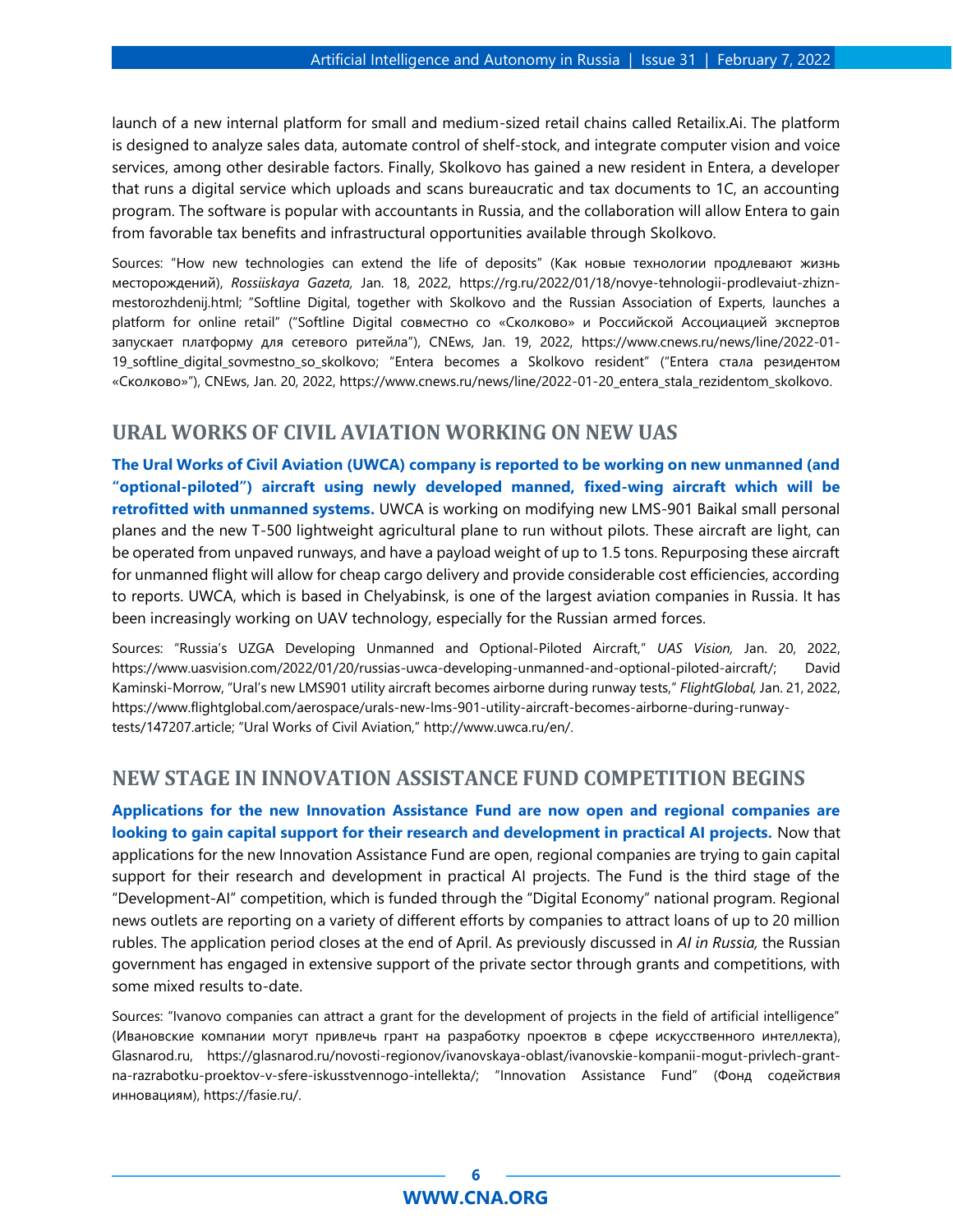## <span id="page-6-0"></span>**HUMAN CAPITAL**

### <span id="page-6-1"></span>**RUSSIA'S NEED FOR IT SPECIALISTS WILL INCREASE BY 70% IN 8-10 YEARS**

**A January 13 Vesti article reports that Russian minister of labor Anton Kotyakov announced that in the next 8-10 years the Russian economy will increase its need for IT specialists by 70 percent.** However, filling this need may be challenging, as the number of young workers in Russia is declining. According to a separate *Izvestiya* article, Rosstat reports that the number of young workers in Russia decreased by half a million in 2021 and will decrease by 6 million over the next 10 years. The article cites the demographic crisis of the 1990s as the main factor in this trend. As reported in past issues of *AI in Russia*, Russia faces a shortage of qualified human capital in the IT sector, which the Russian government is attempting to address through education and training at all levels—from kindergarten to professionals already in the working world.

Sources: "Russia will need 70% more IT specialists" (России потребуется на 70% больше айтишников), Vesti, Jan. 13, 2022, https://www.vesti.ru/hitech/article/2663358; "Minus half a million: the number of young workers has decreased in Russia" (Минус полмиллиона: в России сократилось число молодых работников), *Izvestiya,* Jan. 17, 2022, https://iz.ru/1277209/mariia-frolova/minus-polmilliona-v-rossii-sokratilos-chislo-molodykh-rabotnikov.

#### <span id="page-6-2"></span>**CHILDREN'S TECHNOPARKS EXPAND IN MOSCOW**

**According to a January 14 TASS article, Moscow now has 21 children's technology parks, or "technoparks," which collectively house more than 111 laboratories dedicated to various fields in applied science and technology.** These technoparks, which are usually founded in collaboration with local universities, provide more than 400 different educational programs to schoolchildren, including various programs related to AI, computer engineering, and robotics. Three of the 21 technoparks opened in 2021, which allowed five new fields of study to be offered: smart technologies in transport, digital fashion, reverse engineering, resource saving and recycling, and ecology. The technoparks also host hands-on events, masterclasses, and lectures for children and their families. According to the article, the training offered by these technoparks led to more than 460 Moscow students winning national competitions in 2021.

Source: "More than 450 students of Moscow children's technoparks won national competitions in 2021" (Более 450 учеников детских технопарков Москвы победили в нацконкурсах в 2021 году), TASS, Jan. 14, 2022, https://tass.ru/ekonomika/13425445.

## <span id="page-6-3"></span>**AFK SISTEMA AND MOSCOW STATE TECHNICAL UNIVERSITY ANNOUNCE COOPERATION**

**According to a January 20 CNews article, Moscow State Technical University has announced that it is partnering with the large Russian conglomerate corporation AFK Sistema.** The partnership will include a wide range of joint AI research in fields including agriculture, data storage and processing, industrial engineering, and biotechnical engineering. The article notes that another important area of joint activity will be the development of modern infrastructure, "including electric vehicles, satellite systems, smart grids, maritime transport management, the Internet of things (IoT), etc." The partnership will also have a training and education component designed to develop a pipeline of new human capital.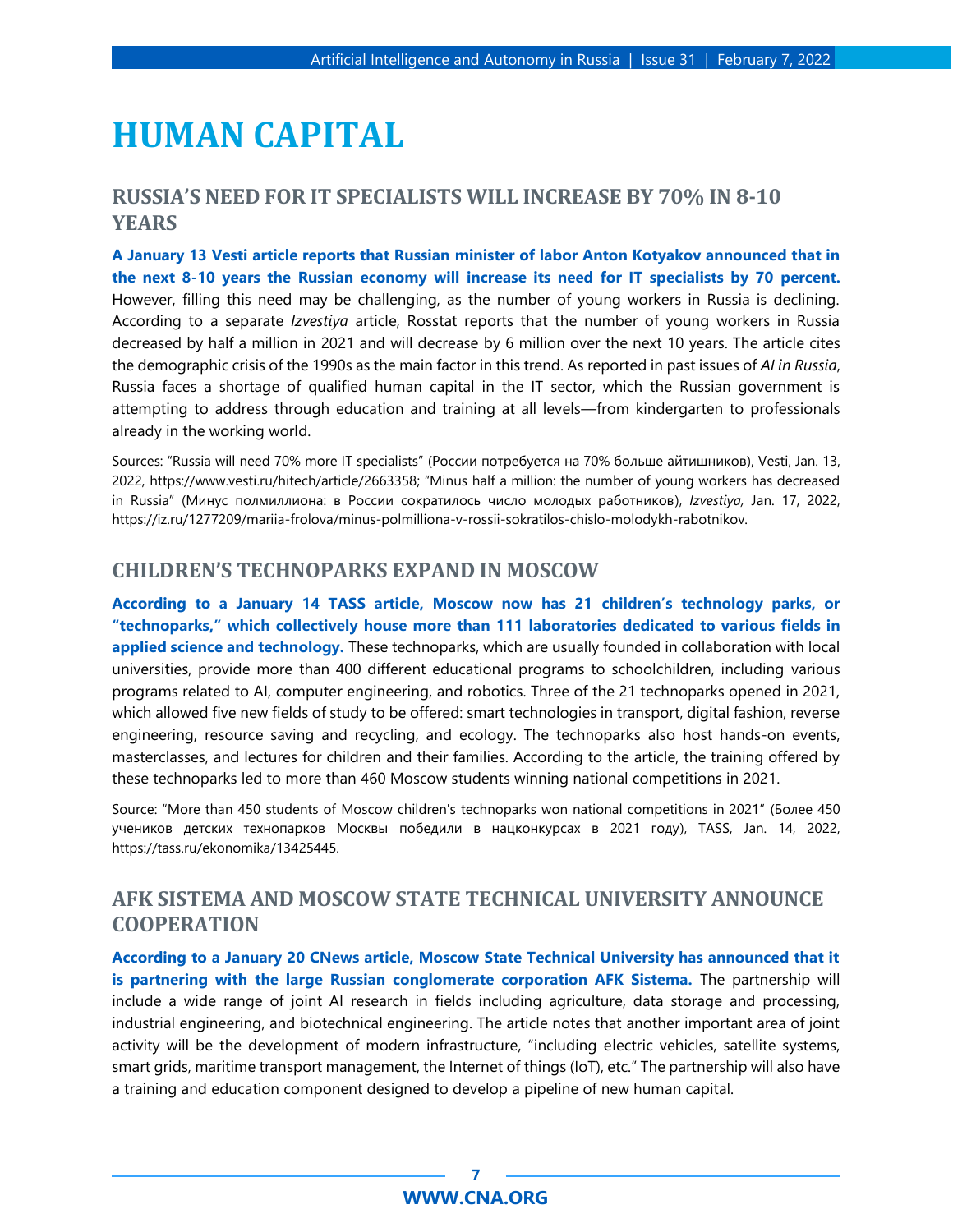Source: "AFK "Sistema" and MSTU announced cooperation" (АФК «Система» и МГТУ объявили о сотрудничестве), CNews, Jan. 20, 2022, https://www.cnews.ru/news/line/2022-01-20\_afk\_sistema\_i\_mgtu\_obyavili.

#### <span id="page-7-0"></span>**APPLIED AI PROJECTS AT UNIVERSITIES**

**At present, there are a number of reports about ongoing, high-profile AI projects at top universities.** The most notable are highlighted below.

- According to a January 17 TASS article, the Southern Federal University is developing an AI platform to improve the quality of education in Russian schools. The AI will assess individual students' competencies and level of motivation, and will design an educational program that best fits them. This is one of the 24 projects the Ministry of Education and Science funded in 2021, which collectively exceeded 1.5 billion rubles.
- According to a December 28 press release, Innopolis University scientists have designed an AI platform for managing marine robotic systems and underwater infrastructure devices. This was developed as part of a project with the Ministry of Industry and Trade of the Russian Federation.
- A January 19 TASS article reports that scientists at Baltic Federal University are developing a neural network system to aid surgeons during emergency surgeries. The AI will also assist the doctor in providing patients with a diagnosis and prognosis. The university's research is part of the federal program "Priority 2030."
- According to a January 11 Scientific Russia article, researchers at Crimean Federal University are developing a similar AI, using computer vision to assist urologists in diagnosis and surgery. The project was the winner of the grant competition "Start—Artificial Intelligence," organized by the Innovation Promotion Foundation.

Sources: "Минобрнауки выделило 1,5 млрд рублей на исследования в области искусственного интеллекта" (The Ministry of Education and Science allocated 1.5 billion rubles for research in the field of artificial intelligence), TASS, Jan. 17, 2022, https://tass.ru/obschestvo/13446679; "Innopolis University has developed a digital platform for managing marine robotic systems and underwater infrastructure devices" (В Университете Иннополис разработали цифровую платформу для управления морскими робототехническими комплексами и устройствами подводной инфраструктуры), Innopolis University, Dec. 28, 2021, https://media.innopolis.university/news/tsifrovaya-platforma-2021/; "Neural networks for emergency surgery are being developed at the Baltic Federal University" (В Балтийском федеральном университете разрабатывают нейронные сети для экстренной хирургии), TASS, Jan. 19, 2022, https://tass.ru/novosti-regionov/13466989; "KFU scientists are developing an artificial intelligence system for urologists" (Ученые КФУ разрабатывают систему искусственного интеллекта для урологов), Scientific Russia, Jan. 11, 2022, https://scientificrussia.ru/articles/ucenye-kfu-razrabatyvaut-sistemu-iskusstvennogo-intellekta-dla-urologov.

## <span id="page-7-1"></span>**INTERNATIONAL COLLABORATION**

### <span id="page-7-2"></span>**YANDEX EXPANDS ITS SELF-DRIVING DELIVERY BUSINESS TO SOUTH KOREA**

**Yandex has announced that its Self-Driving Group division has formed a partnership with the South Korean telecom carrier KT to launch autonomous delivery vehicles in Korea before the end of 2022.** The two companies are planning to integrate KT's artificial intelligence with Yandex's self-driving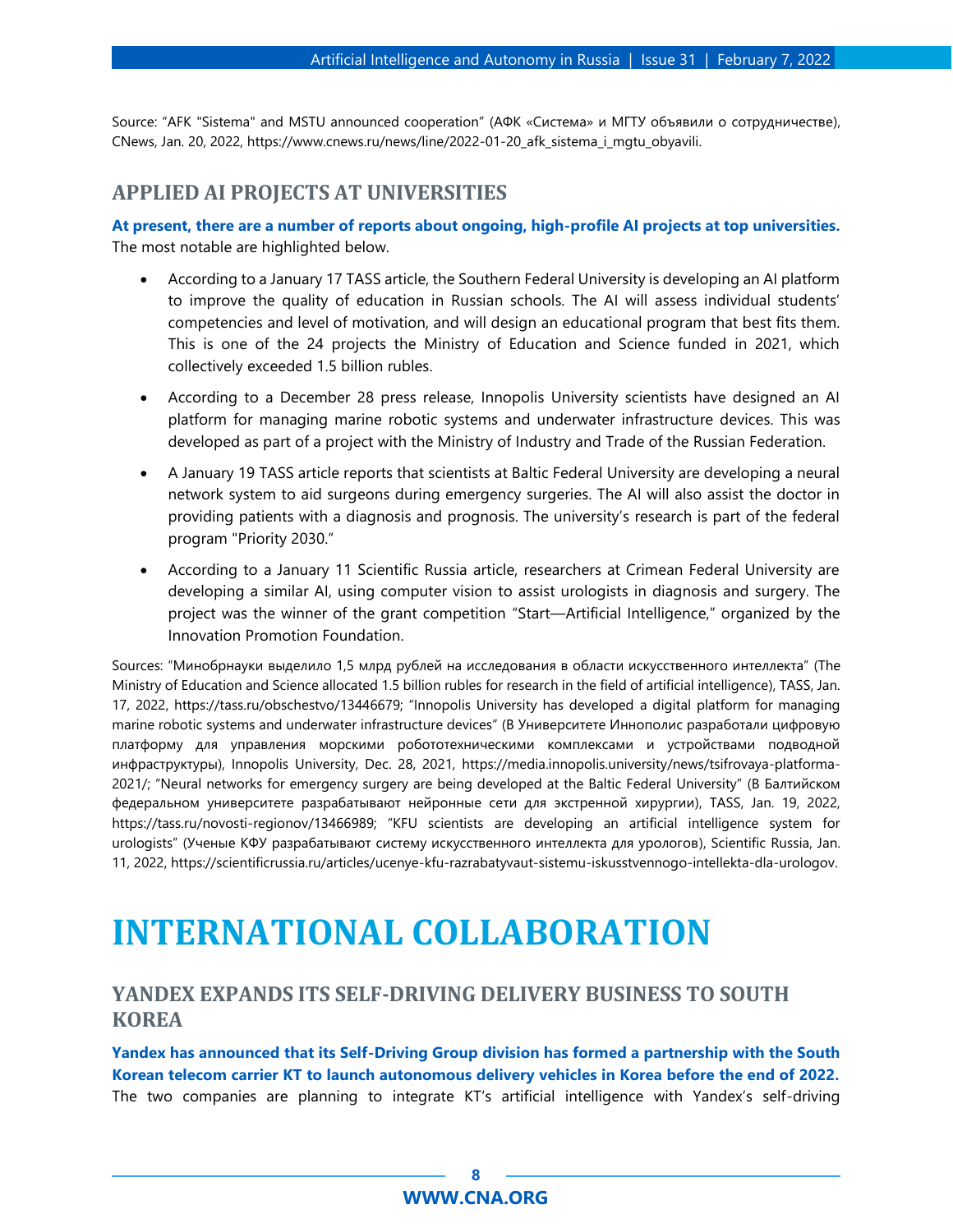technology. The partnership will allow Yandex to deploy its autonomous vehicles in East Asia for the first time. Its rovers are already operating in the United States and Russia, with a new pilot project expected to start in Dubai soon. The goal of the service is to use unmanned robots to provide Korean customers with last-mile delivery services both indoors and outdoors.

Korean regulations have so far prevented the use of autonomous robots for outdoor last-mile delivery. For example, an unmanned robot cannot cruise along pedestrian roads or crosswalks under the Road Traffic Act, while the Personal Information Protection Act bans the operation of robots that use cameras as sensors. A four-year exemption to these regulations, effective in parts of Seoul, has allowed KT to begin to work with potential partners for autonomous delivery and other AI-enabled projects. In addition to Yandex, it is also in negotiations with Hyundai Robotics and Bear Robotics for projects to serve customers in restaurants, deliver mail, and offer companionship to seniors.

At the same time, Yandex has lost a key Western investor: in January, the US-British fund Janus Henderson Group announced that it has sold its stake in the company. At the end of 2020, the fund owned 7.6 percent of Yandex shares. Other Western funds, including Hardling Loevner, Wellington Management, and Fidelity Investments, continue to hold Yandex shares. A majority of the voting shares in the company are held by its founder Arkady Volozh and a key senior employee Vladimir Ivanov.

Sources: "American-British fund said goodbye to Yandex, ridding itself from \$1.2 billion dollar stocks of the internet company" (Американо-британский фонд попрощался с «Яндексом», избавившись от акций интернет-компании на \$1,2 млрд), CNews, Jan. 19, 2022, https://www.cnews.ru/news/top/2022-01-19\_amerikano-britanskij\_fond; Son Jihyoung, "KT teams up with Russia's Yandex to debut delivery robots," *Korea Herald,* Jan. 18, 2022, http://www.koreaherald.com/view.php?ud=20220118000709; "Seoul will see the introduction of Yandex courier robots" (В Сеуле запустят роботов-курьеров "Яндекса"), TASS, Jan. 18, 2022, https://tass.ru/ekonomika/13452655.

## <span id="page-8-0"></span>**KROK INCORPORATED WINS ROSTELEKOM ROBOTIC PROCESS AUTOMATION TENDER**

**Rostelekom's preliminary selection for its robotic process automation (RPA) tender has resulted in only one company passing the preliminary screening.** This company, Krok Incorporated, previously implemented an American RPA system at Rostelekom. The tender for a new system is part of an import substitution plan designed to reduce the company's reliance on foreign technology. Three companies submitted proposals, which were judged on the basis of company experience and the proposal's functional and technical characteristics. All three companies scored top marks on company experience. Krok's proposal received a total of 61 points. Two other companies, Konika Minolta and IBS Expertise, received 1 and 18 points, respectively. Because 44 points was considered the minimum passing grade, only Krok qualified. The final decision was expected to be made by the end of January 2022, though information about it had yet to appear in the press as of January 29. At the moment, Rostelekom uses the American UiPath RPA system, which it has deployed since 2018, with integration performed by Krok. It currently uses approximately 20 robots. The tender is meant to completely replace UiPath with a Russian-made system.

Source: "The right to incorporate Russian robots in Rostelekom is given to company that has already deployed a foreign analogue for the operator" (Право внедрить в «Ростелекоме» российских роботов получила компания, уже развернувшая у оператора зарубежный аналог), CNews, Jan. 11, 2022, https://www.cnews.ru/news/top/2022-01- 11 pravo vnedrit v rostelekome.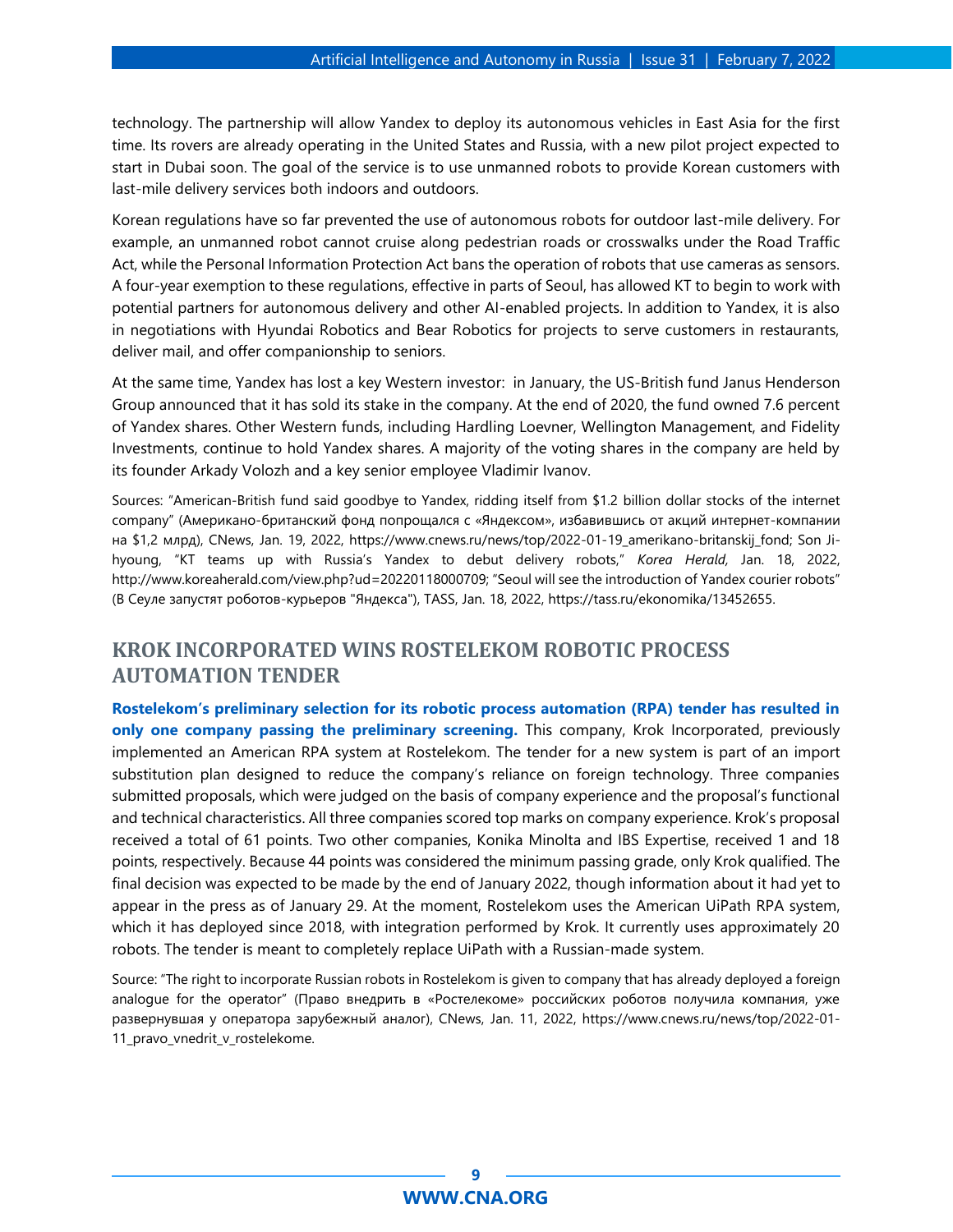#### <span id="page-9-0"></span>**ROBBOCLUB CONTINUES WORLDWIDE EXPANSION**

**The continuing rapid expansion of Robbo's system of science education clubs around the world has resulted in the company reporting 30 percent growth in 2021.** Over the course of the last year, it has opened more than 30 new franchises, including expanding to three new countries: Bangladesh, Slovakia, and Turkmenistan. It has also opened a branch in China, in addition to its existing branches in Finland and Japan. Most of the new clubs are being organized online rather than in person. This has allowed the company to mitigate the risks and potential costs of closures caused by pandemic-related lockdowns. Also, the costs of launching an online franchise are 50 percent lower than those of launching offline clubs. Given the desire of people to interact in person, the company is expecting to shift some of these franchises to an in-person model over the next year. The company's products include a proprietary learning management system that uses online simulation to allow students to study robotics and work with virtual reality technology. See issue 30 of *AI in Russia* for past coverage of Robboclub.

Source: "Russian EdTech-supplier Robbo has grown by 30% in 2021" (Российский EdTech-поставщик «Роббо» вырос на 30% в 2021 году), CNews, Jan. 10, 2022, https://www.cnews.ru/news/line/2022-01-10\_rossijskij\_edtech-postavshchik.

### <span id="page-9-1"></span>**RUSSIA-BELARUS PARTNERSHIP EXTENDED TO IT EDUCATION**

**The Agency for Strategic Initiatives (ASI) is partnering with Pskov State University to create a "boiling point" center to educate students from Russia and Belarus on how to create startups in the IT and social entrepreneurship field.** "Boiling point" centers are created on behalf of the ASI using the NTI Platform. In them, scientists, businessmen, civil servants, social activists, and students can share their experience, share the results of their work, and jointly work out new development models. The director of digital innovation at the university noted that the center fits one of the university's strategic goals—to improve Russia-Belarus strategic cooperation. Pskov University's partnership with the Moscow-based technological university MISiS in artificial intelligence and data analysis will work as the basis of one of the educational tracks at the center. In addition to students from both countries, the center will also be available as a co-working space for local entrepreneurs and specialists, as well as local organizations. The university plans to devote 60 percent of the center's time to education and 40 percent to local initiatives in which students can participate.

Source: "Pskov State University and ASI will open a Russian-Belarusian 'boiling point' in 2022" (ПсковГУ и АСИ в 2022 году откроют российско-белорусскую "Точку кипения"), TASS, Jan. 12, 2022, https://tass.ru/obschestvo/13403905.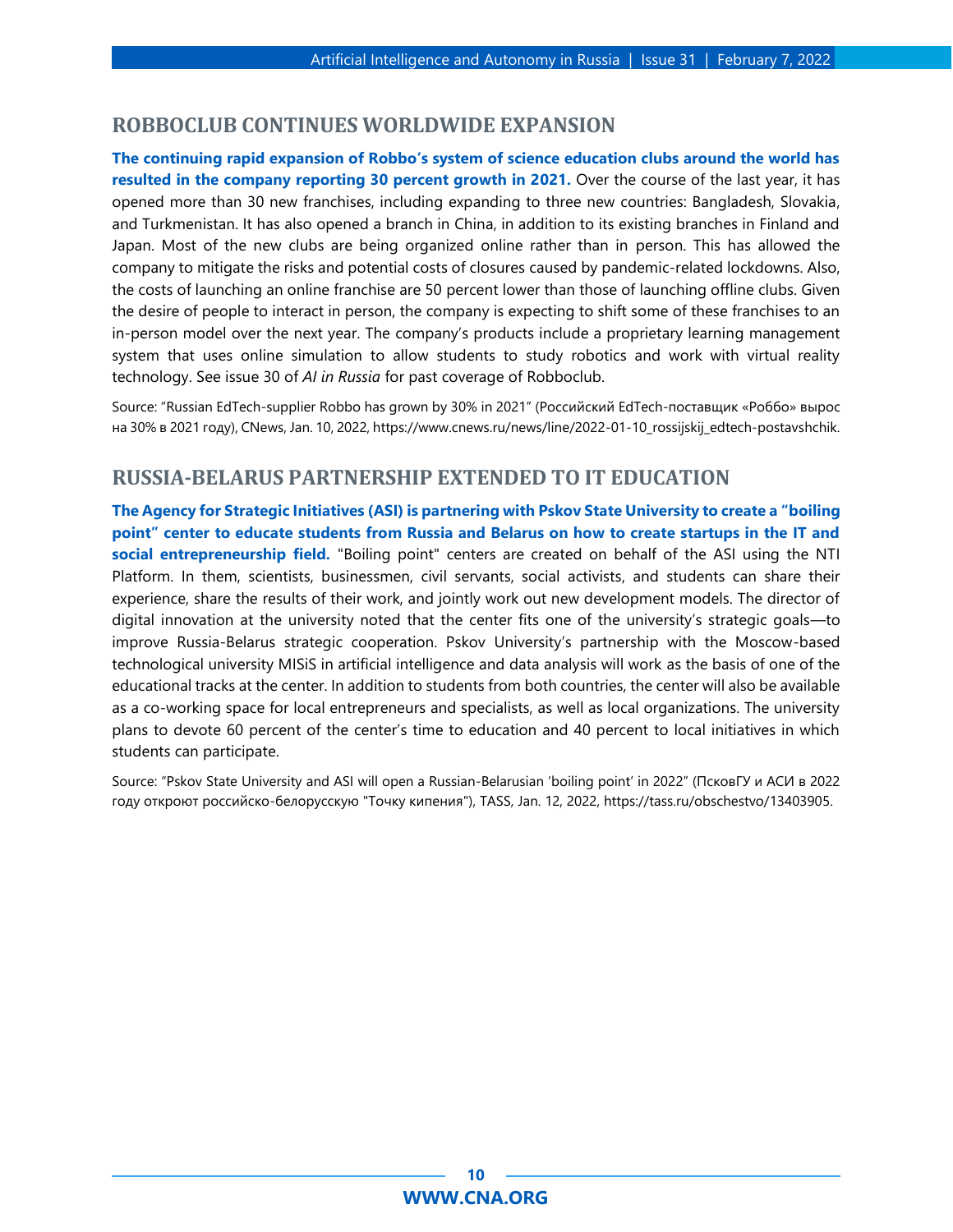## <span id="page-10-0"></span>**SPOTLIGHT**



<span id="page-10-1"></span>Source: Sukhoi Design Bureau, "Su-57," accessed Feb. 4, 2022, https://www.sukhoi.org/products/samolety/410/.

### **SU-57 MULTIROLE STEALTH FIGHTER**

**The Su-57 is a new Russian fifth-generation multirole fighter incorporating advanced technologies including stealth, automation, and artificial intelligence.** The manufacturer, Sukhoi Design Bureau, claims that automation and artificial intelligence play vital roles in the aircraft, the pilot's performance, and the upkeep of the aircraft. The avionics of the S-57 feature an open architecture, enabling Sukhoi to mix and match and upgrade new technologies. Artificial intelligence and automation provide intelligent crew support, reducing the demands on the pilot. They also purportedly assist in engine capacity, fuel consumption, and overall power performance. Finally, the aircraft takes advantage of certain automated systems that monitor aircraft systems and help diagnose system failures.

Source: Sukhoi Design Bureau, Su-57, https://www.sukhoi.org/products/samolety/410/.